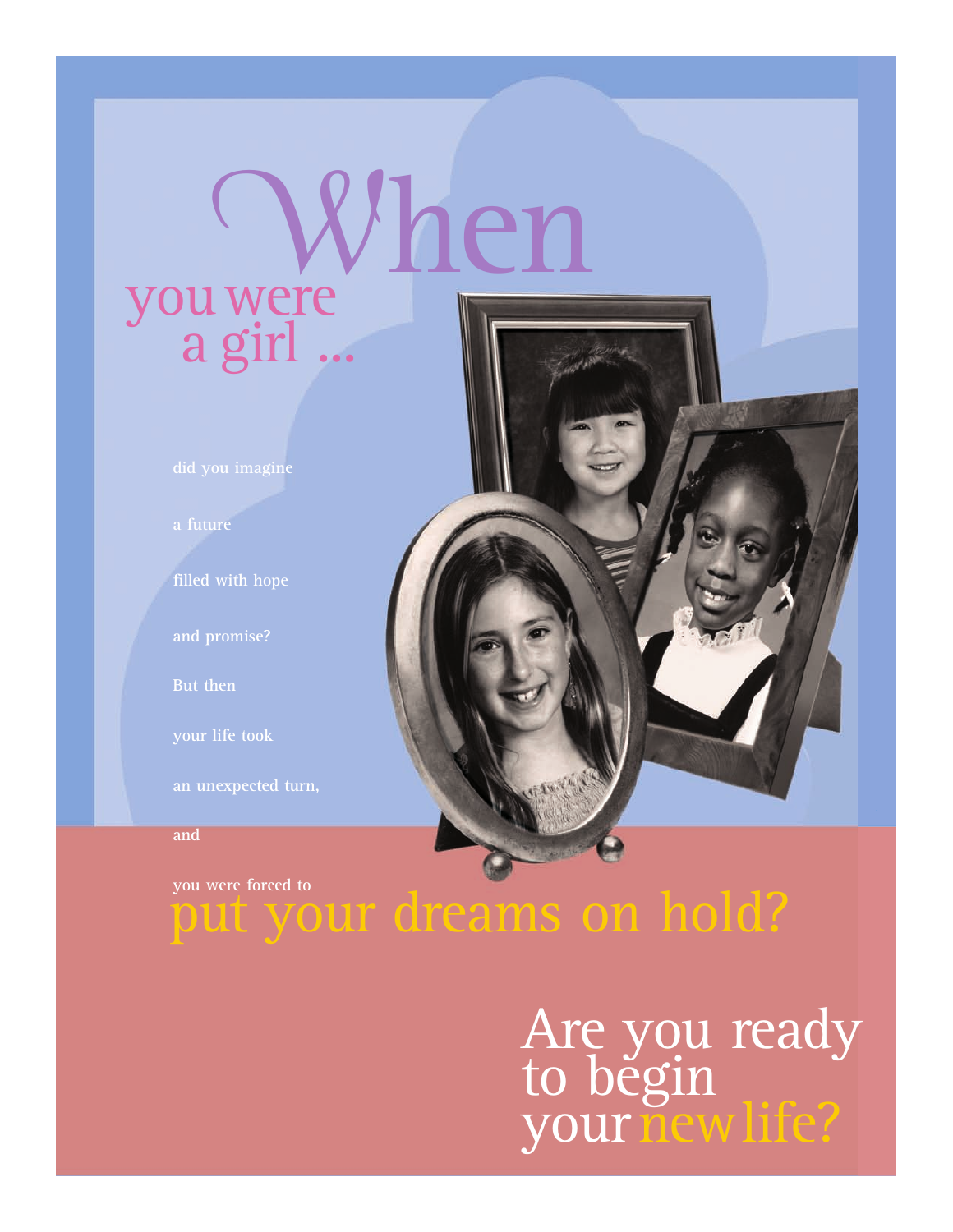### The Soroptimist Women's Opportunity Awards Program

The Soroptimist Women's Opportunity Awards give women the resources they need to improve their education, skills, and employment prospects. Eligible applicants must be women who provide the primary financial support for their families, and who are enrolled in or have been accepted to a vocational/skills training program or an undergraduate degree program.

Each year, Soroptimist clubs in 19 countries and territories assist women in overcoming personal difficulties and bettering their lives through education and skills training. The women may use the cash award to offset any costs associated with their efforts to attain higher education, including books, childcare and transportation. The program begins on the local club level, where award amounts vary. Club recipients become eligible to receive region-level awards, which are granted through Soroptimist's 28 geographic regions. Currently, each Soroptimist region grants one first-place award for \$5,000. (Note: most regions grant additional \$3,000 awards.) The 28 first–place recipients then become eligible to receive one of three \$10,000 finalist awards.

**Pachara Y., a domestic abuse survivor, found herself alone in a foreign country with three young children to support. She is learning to speak the language of her adopted land and plans to pursue a career in nursing.** 



**A single mother of five, Kathy M. was barely surviving on public assistance. Today Kathy is a dental hygienist and small business owner.**



**Peggy M. transformed her life from a single mom earning minimum wage at a fast food restaurant to a college graduate who makes her living as a professional speaker and published author.**



**a young wife trapped in a violent marriage, in a country that was not her own. A single mom to two children, Guadalupe eventually graduated from a Ph.D. program and has helped other women to leave abusive situations.**

**Guadalupe V. was** 

**Marina G. was a struggling single mom who ran in marathons and used the cash prizes to support her family. She recently obtained a degree in physical education.**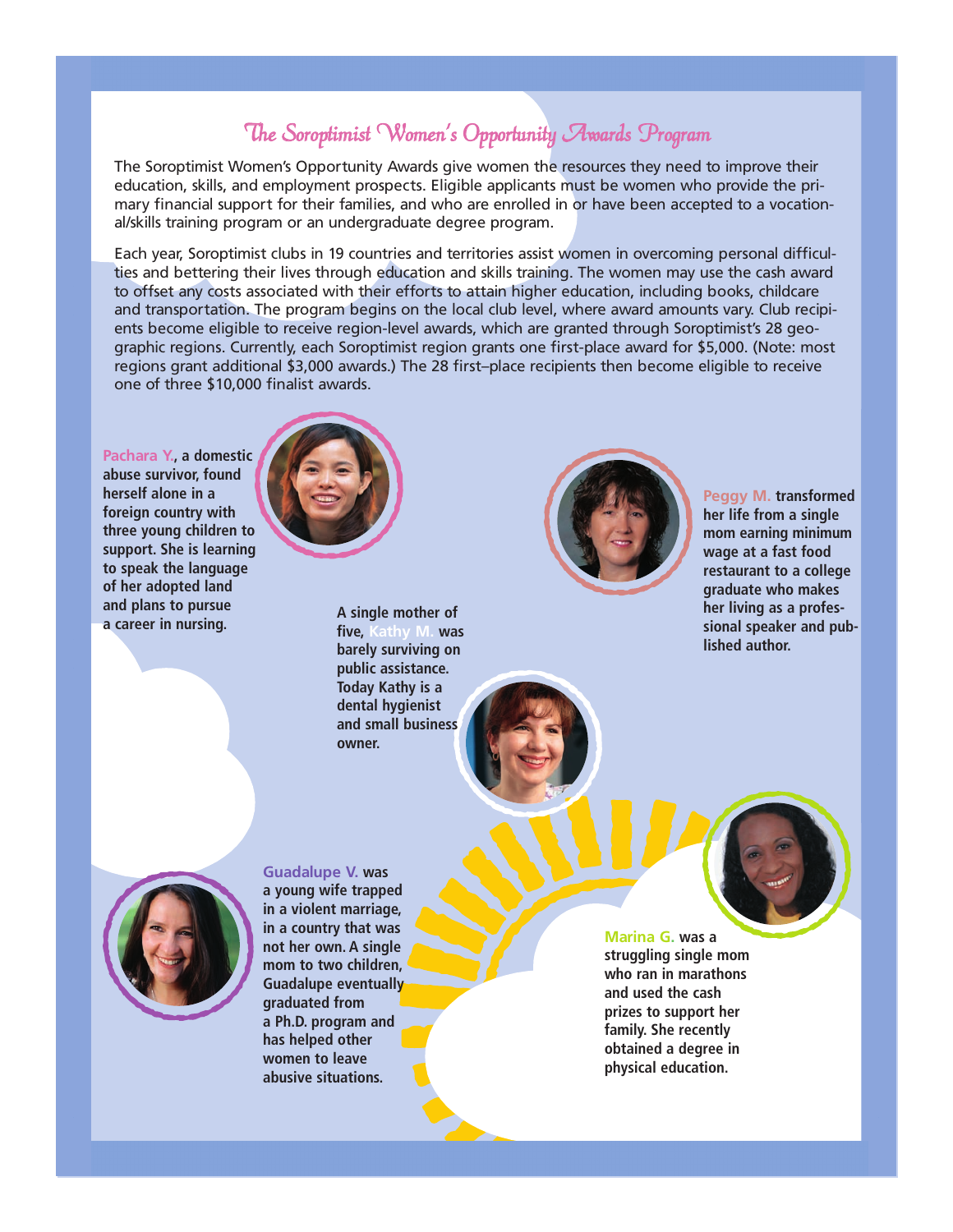## $\overline{1}$  $C$ 21 **Women's Opportunity Awards**

A program of Soroptimist International of the Americas

#### **INSTRUCTIONS**

#### **Deadline:**

Applications are due each year by December 15 to the address listed in Step 4. Award recipients will be notified between January and June. Not all applicants to the program will be selected as recipients.

#### **STEP 1: DETERMINE IF YOU ARE ELIGIBLE**

Eligible applicants must be women who:

- Provide the primary financial support for their families (including children, spouse, siblings and/or parents).
- Have financial need.
- Are enrolled in or have been accepted to a vocational/skills training program or an undergraduate degree program.
- Reside in one of Soroptimist International of the Americas' member countries/territories (Argentina, Bolivia, Brazil, Canada, Chile, Costa Rica, Ecuador, Guam, Japan, Korea, Mexico, Panama, Paraguay, Peru, Philippines, Puerto Rico, Taiwan, United States of America, Venezuela, Colombia).
- Have not previously been the recipient of a Soroptimist Women's Opportunity Award; are not a Soroptimist member, employee or immediate family of either.

#### **STEP 2: COMPLETE THE APPLICATION**

To fill out the form:

- Select the "Hand Tool," which appears as a small white hand.
- Move the "Hand Tool" and click on the area where you want to type.
- A cursor will appear and you can begin typing to complete the application. (Note: You will not be able to change the type size. Please limit your answers to the space allotted.)
- Once all parts of the form are completed, select "Save As" from the "File" menu and change the file name (for example, "WOAemailappLG.pdf," where "LG" are your initials.) Click "Save."

#### **STEP 3: OBTAIN REFERENCES**

You will need two different people to fill out the reference form ("ReferenceForm.pdf"), which you received along with this application. Please email this form to your references and request that they email the forms back to you when completed.

#### **STEP 4: SUBMIT YOUR APPLICATION**

Attach your completed application and reference forms to an email and send them to the contact person listed below by DECEMBER 15.

| Soroptimist International of Pittsburg       | <b>Founder Region</b>  |  |
|----------------------------------------------|------------------------|--|
| Soroptimist Club Name<br>Joan Silva          | Region<br>925-432-7570 |  |
| Club Contact Person<br>P. O. Box 502         | Phone                  |  |
| <b>Address</b><br>Pittsburg, CA 94565        |                        |  |
| City/State/Postal Code<br>joan@joansilva.com |                        |  |
| Email Address                                |                        |  |

#### **IMPORTANT!**

Applications submitted directly to Soroptimist headquarters in Philadelphia will NOT be considered. If you have any questions about eligibility or the application process, please contact <siahq@soroptimist.org>.

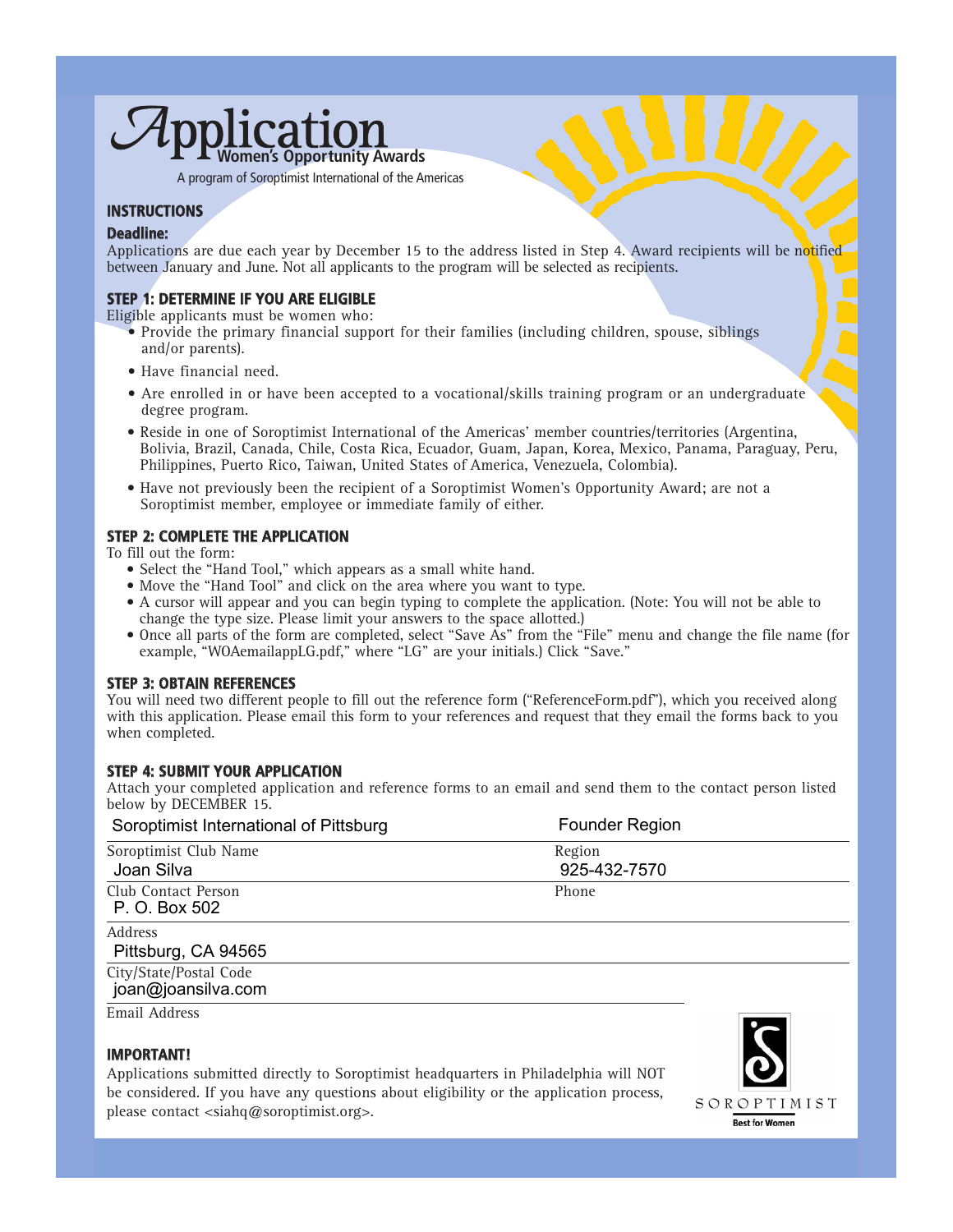

A program of Soroptimist International of the Americas

#### **PART I—PERSONAL DATA**

| Name (last, first, middle initial)                         |                       |             |         |  |
|------------------------------------------------------------|-----------------------|-------------|---------|--|
| Address (number and street address)                        |                       |             |         |  |
| City/Province                                              | State                 | Postal Code | Country |  |
| Telephone (area code first)                                | E-mail Address        |             |         |  |
| Date of Birth                                              | <b>Marital Status</b> |             |         |  |
| Number of People Applicant Supports Financially            |                       |             |         |  |
| Relationship to Applicant (children, spouse, parent, etc.) | Ages (if children)    |             |         |  |

#### **PART II—CAREER GOALS**

- A. Please list the school you are currently attending, or to which you have been accepted, and your proposed program of study (example: San Jose State University, four-year bachelor of science degree program in nursing).
- B. When will you complete your program of study (month and year)?

| C. Are you currently employed? (click) YES NO |                |  |
|-----------------------------------------------|----------------|--|
|                                               | $\overline{O}$ |  |
| If yes, how many hours per week do you work?  |                |  |

D. Please describe (in 300 words or less) your career goals and how your education and/or skills training support those goals in the space provided below.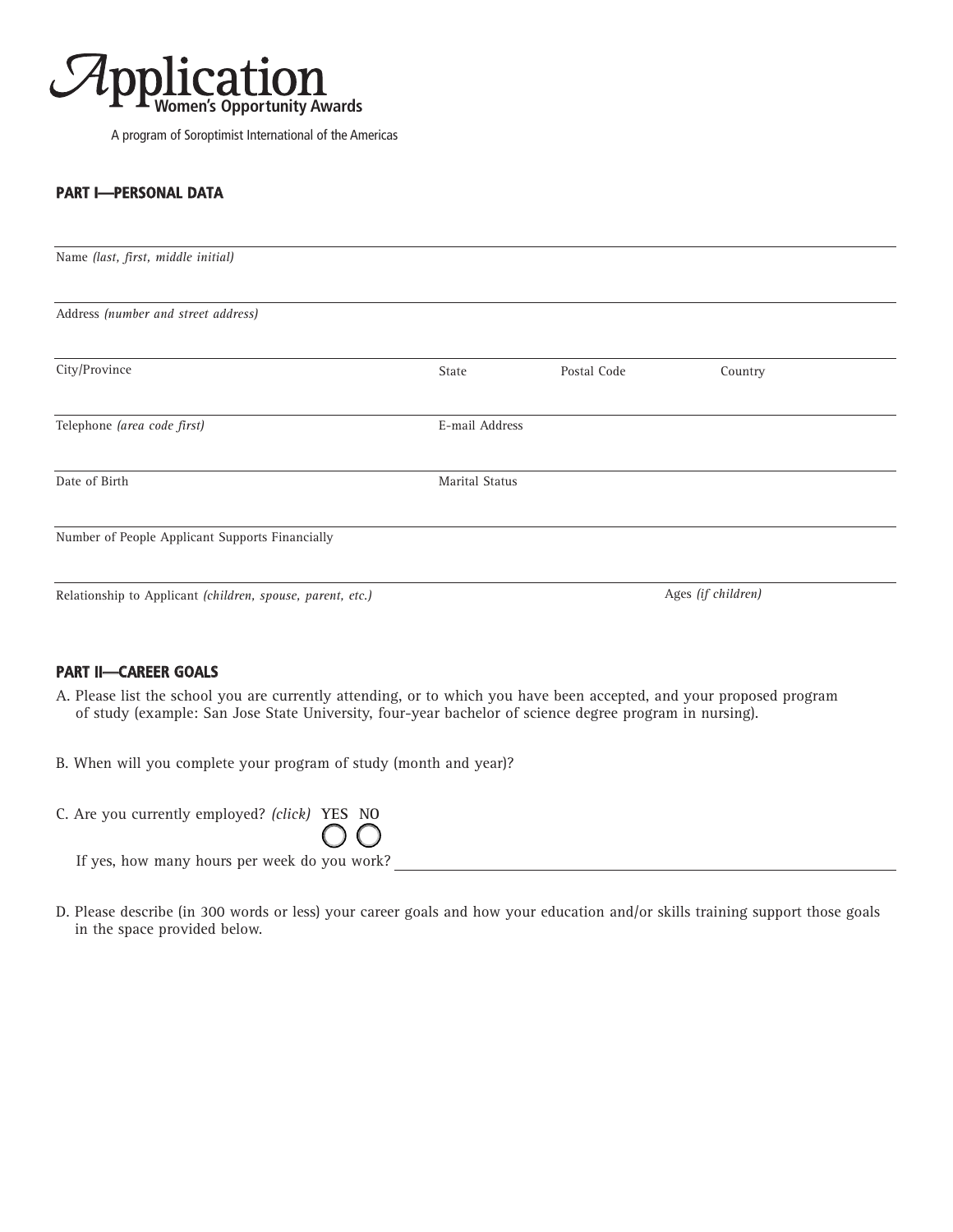#### **PART III—PERSONAL STATEMENT**

The Soroptimist Women's Opportunity Awards aid women who have faced economic and personal hardships, and are seeking to gain additional skills, training and education. The program helps women who serve as the primary wage earners for their families to enter or return to the work force, or to improve their employment status.

In the space provided below, please tell us in 750 words or less how these statements apply to you, and why you would make a deserving Women's Opportunity Award recipient.